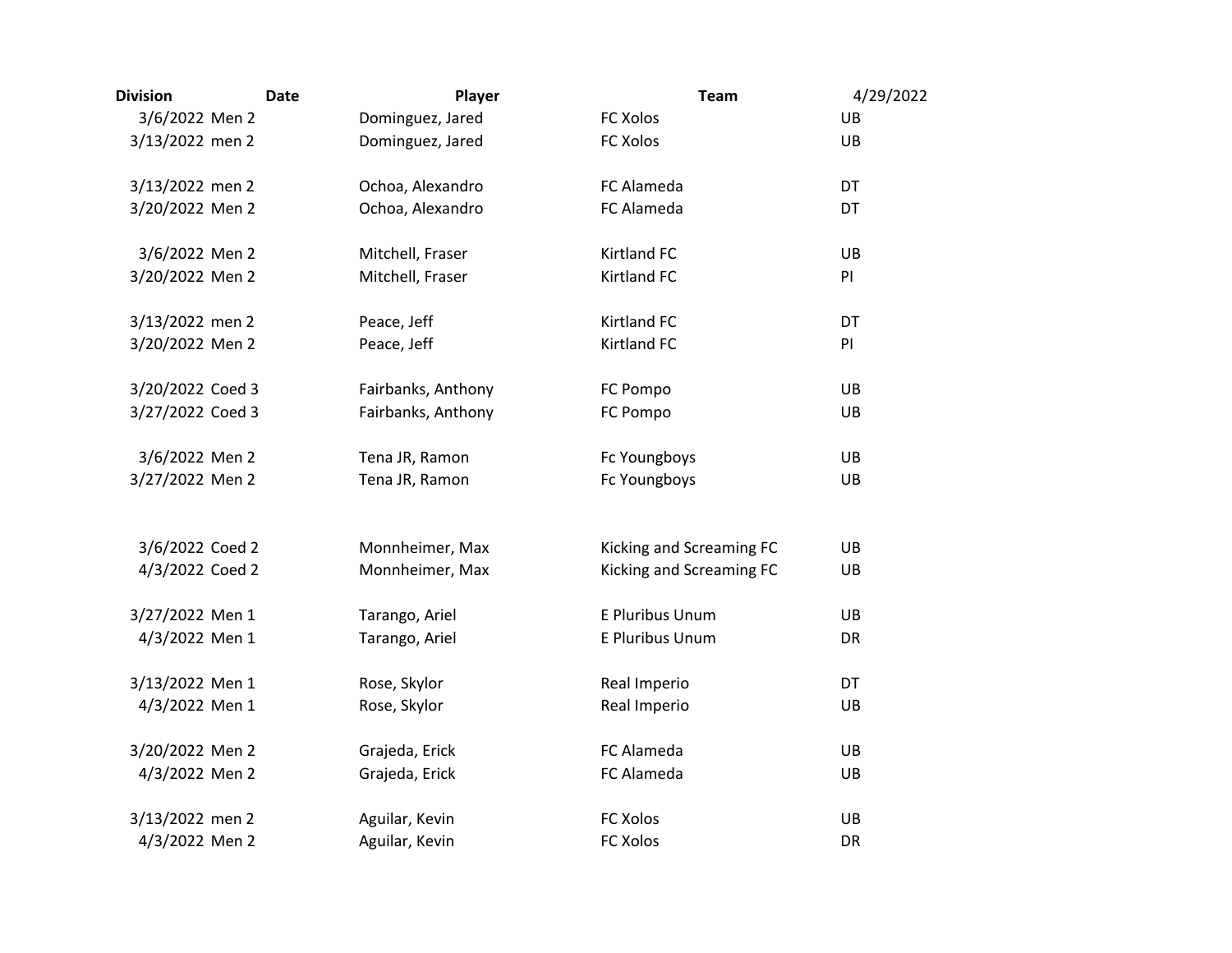| 3/13/2022 men 2 | Roberts, Glenn     | <b>Hampton Roads</b> | UB |
|-----------------|--------------------|----------------------|----|
| 4/3/2022 Men 2  | Roberts, Glenn     | <b>Hampton Roads</b> | UB |
|                 |                    |                      |    |
| 3/20/2022 Men 2 | Alam, Dipo         | Persepolis           | UB |
| 4/3/2022 Men 2  | Alam, Dipo         | Persepolis           | UB |
|                 |                    |                      |    |
| 3/20/2022 Men 3 | Valadez, Luis      | Aztecas              | UB |
| 4/3/2022 Men 3  | Valadez, Luis      | Aztecas              | UB |
|                 |                    |                      |    |
| 3/27/2022 Men 3 | Martinez, Matthew  | FC Chicken Killers   | UB |
| 4/3/2022 Men 3  | Martinez, Matthew  | FC Chicken Killers   | DT |
|                 |                    |                      |    |
| 3/27/2022 Men 3 | Gamero, Victor     | <b>Fc United</b>     | UB |
| 4/3/2022 Men 3  | Gamero, Victor     | <b>Fc United</b>     | UB |
|                 |                    |                      |    |
| 4/3/2022 Men 1  | Gandarilla, Jacob  | <b>Strikers FC</b>   | UB |
| 4/10/2022 men 1 | Gandarilla, Jacob  | <b>Strikers FC</b>   | DT |
|                 |                    |                      |    |
| 3/13/2022 men 2 | Pineda, Brian      | FC Alameda           | DT |
| 4/10/2022 men 2 | Pineda, Brian      | FC Alameda           | UB |
|                 |                    |                      |    |
| 4/3/2022 Men 3  | Soto, Luis         | The Comebacks        | DR |
| 4/10/2022 Men 3 | Soto, Luis         | The Comebacks        | UB |
|                 |                    |                      |    |
| 3/13/2022 Men 2 | Jaquez, Antonio    | FC Alameda           | DT |
| 4/24/2022 Men 2 | Jaquez, Antonio    | FC Alameda           | UB |
|                 |                    |                      |    |
| 3/13/2022 men 2 | Garvanian, Nishan  | Persepolis           | UB |
| 4/24/2022 Men 2 | Garvanian, Nishan  | Persepolis           | UB |
|                 |                    |                      |    |
| 3/6/2022 Men 2  | DeLeon-Dowd, Devin | <b>TOPSZN</b>        | DT |
| 4/24/2022 Men 2 | DeLeon-Dowd, Devin | <b>TOPSZN</b>        | UB |
|                 |                    |                      |    |